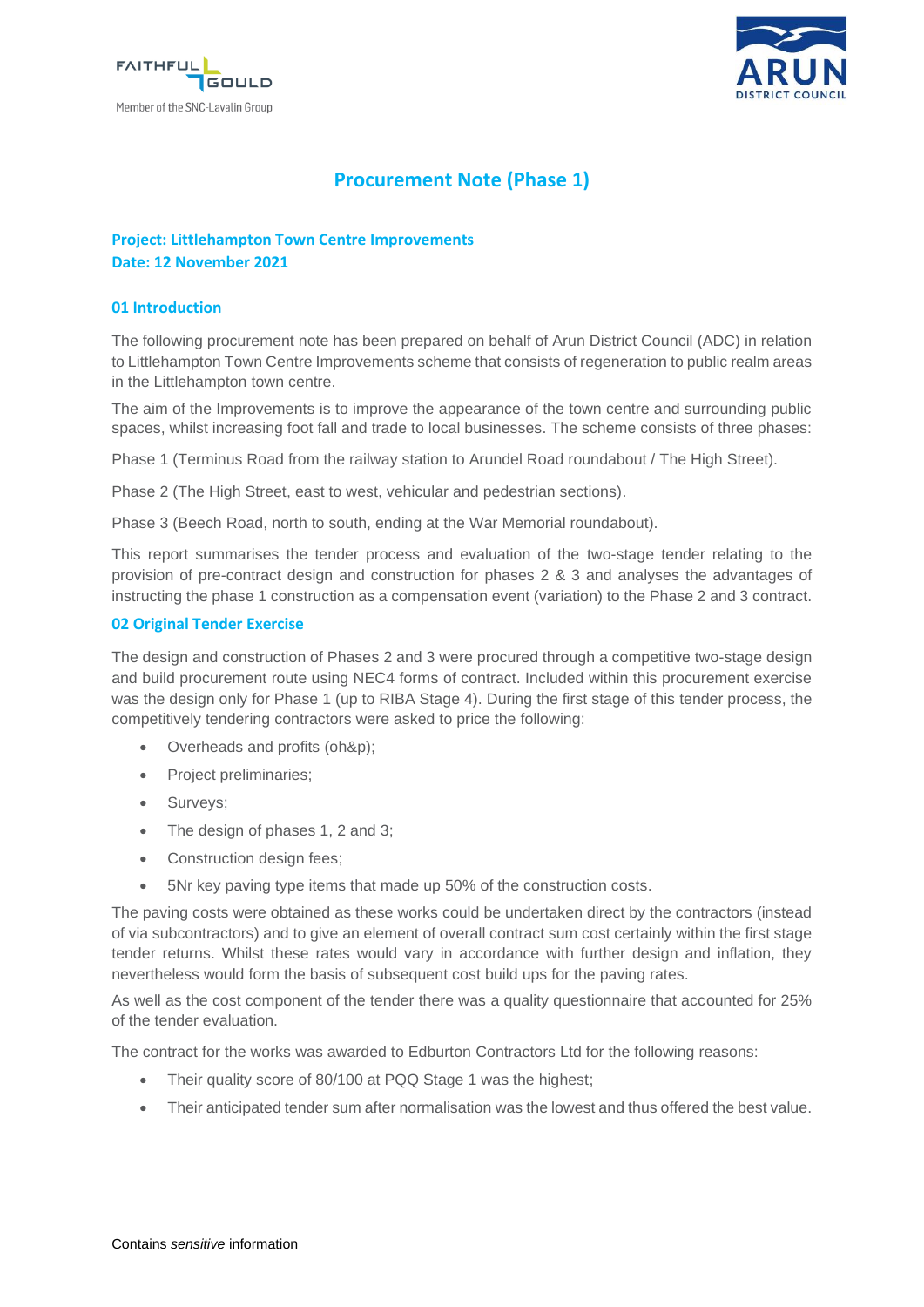



Member of the SNC-Lavalin Group

#### **03 Evaluation of Edburton Phase 2 and 3 Submission**

Following the completion of RIBA Stage 3 and 4 design, Faithful+Gould (F+G) have reviewed the second stage tender submitted by Edburton, and agreed the contract sum for the Phase 2 and 3 construction works. These costs have been assessed to be in accordance with the competitively tendered rates from the first stage tender (see section 02) suitably adjusted for changes in programme duration (preliminaries), inflation to paving costs, and with subcontractor packages competitively tendered and with the agreed oh&p rate then applied to the selected packages.

#### **04 Phase 1 Procurement Strategy**

Primary options for main contractor procurement:

- 1. Competitive single stage tender and appointment under NEC4 contract;
- 2. Instruct as a compensation event (variation) under the Phase 2 and 3 NEC4 contract (construction works).

After review, it has been assessed that the best approach for ADC to procuring a main contractor for the construction of the phase 1 works, would be to instruct the work as a compensation event to the Phase 2 and 3 NEC4 contract.

The following advantages have been identified from this procurement route:

- Time and cost involved in not having to retender the phase, to carry out a further competitive tender exercise;
- Continuity of design work by using the same contractor and design team (for detailed site design);
- Edburton are already familiar with the project requirement and have performed well in the PSC phase of the project;
- Efficiencies in carrying out the works (shorter programme) as the commencement of phase 1 will be concurrent with the final 3 months of the construction period of phases 2 & 3. This will also result in site set up cost efficiencies (use of existing site set up);
- Costs will be based on those agreed for Phase 2 and 3 construction, which are based on the stage 1 competitively tendered rates. Adjustments will be made as required for inflation, quantities and scope. Any packages will be competitively tendered (3 quotes) and benchmarked likewise with the Phase 2 and 3 tendered packages, before the addition of main contractor oh&p;
- Cost benefit of managing a single contractor on site (if works were to overlap on site);
- There is a risk of material prices increasing further, however by instructing the works through the existing phase 2 & 3 contract Edburton will be able procure materials sooner helping to mitigate this risk;
- Lack of interest in the market due to location of the scheme as felt during original tendering and strong current market conditions with contractors being selective over tendering opportunities;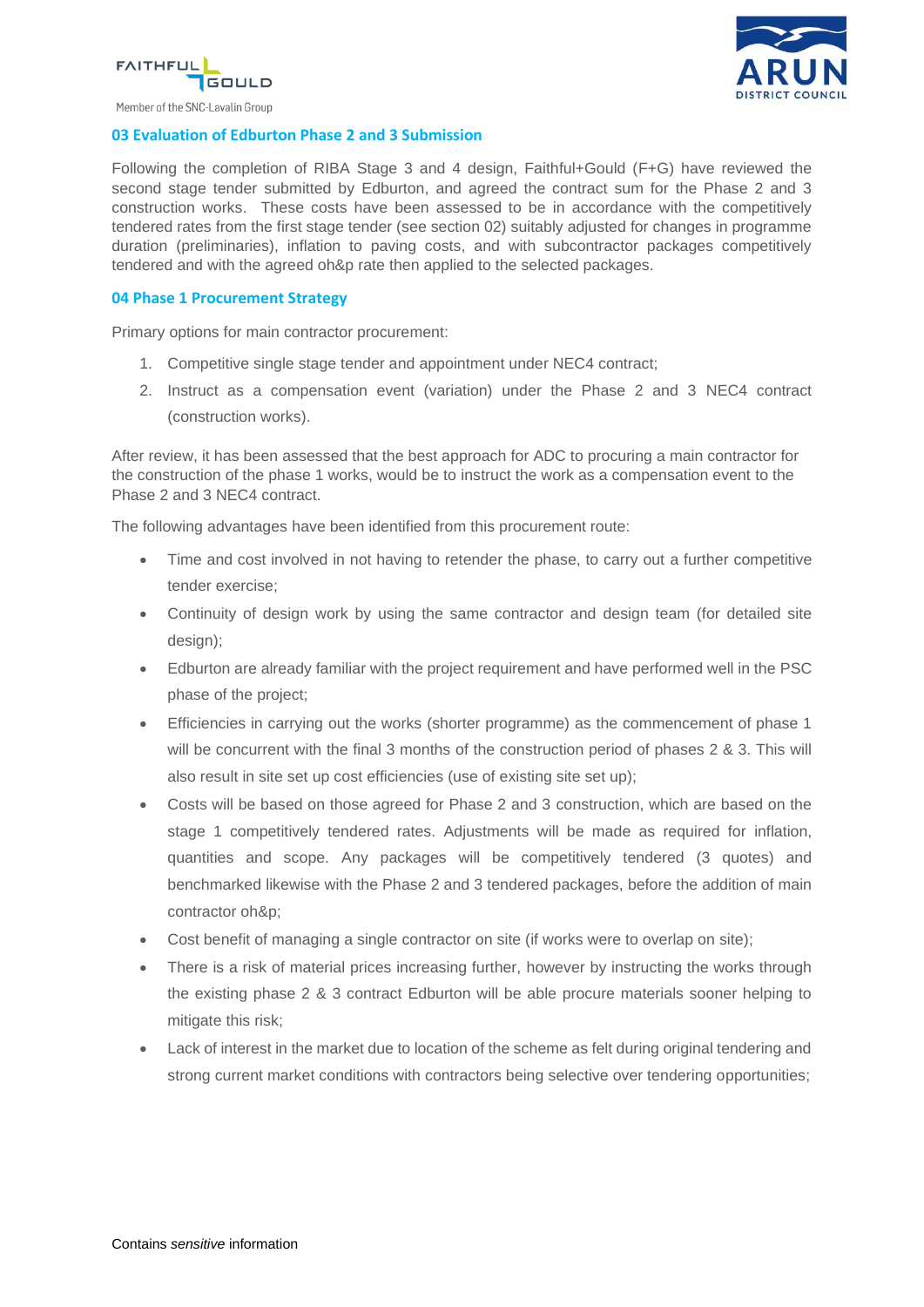



**05 Evaluation of Edburton Phase 1 Submission**

At the request of ADC, Edburton have issued to F+G a Phase 1 initial cost submission / estimate and after review, this has been used by F+G to develop a Phase 1 construction works cost estimate (Appendix 1).

Edburton have generally completed the detailed (RIBA Stage 4) design of Phase 1, with just consultations with Network Rail on the works to the Littlehampton railway station to be concluded. Once these and the design are finalised, Edburton would be able to submit to ADC a proposed contract sum and cost build up for review and agreement for the Phase 1 construction works.

The total construction cost of Phase 1 is expected to around 27% of the total construction cost of Phases 2 & 3.

If it is decided to instruct the phase 1 works as variation to the current contract, F+G will carry out analysis and bench marking exercises on the Edburton Final Phase 1 cost submission to ensure value for money.

#### **06 Programme**

Phase 2 and 3 Construction Programme

- Start 10/01/2022
- Completion 19/12/2022
- Sections 1, 2 and 3 completion 07/10/2022

Phase 1 Approximate Construction Programme (8 months, including a 2 week Christmas shut down)

- Start 10/10/2022
- Completion 30/06/2022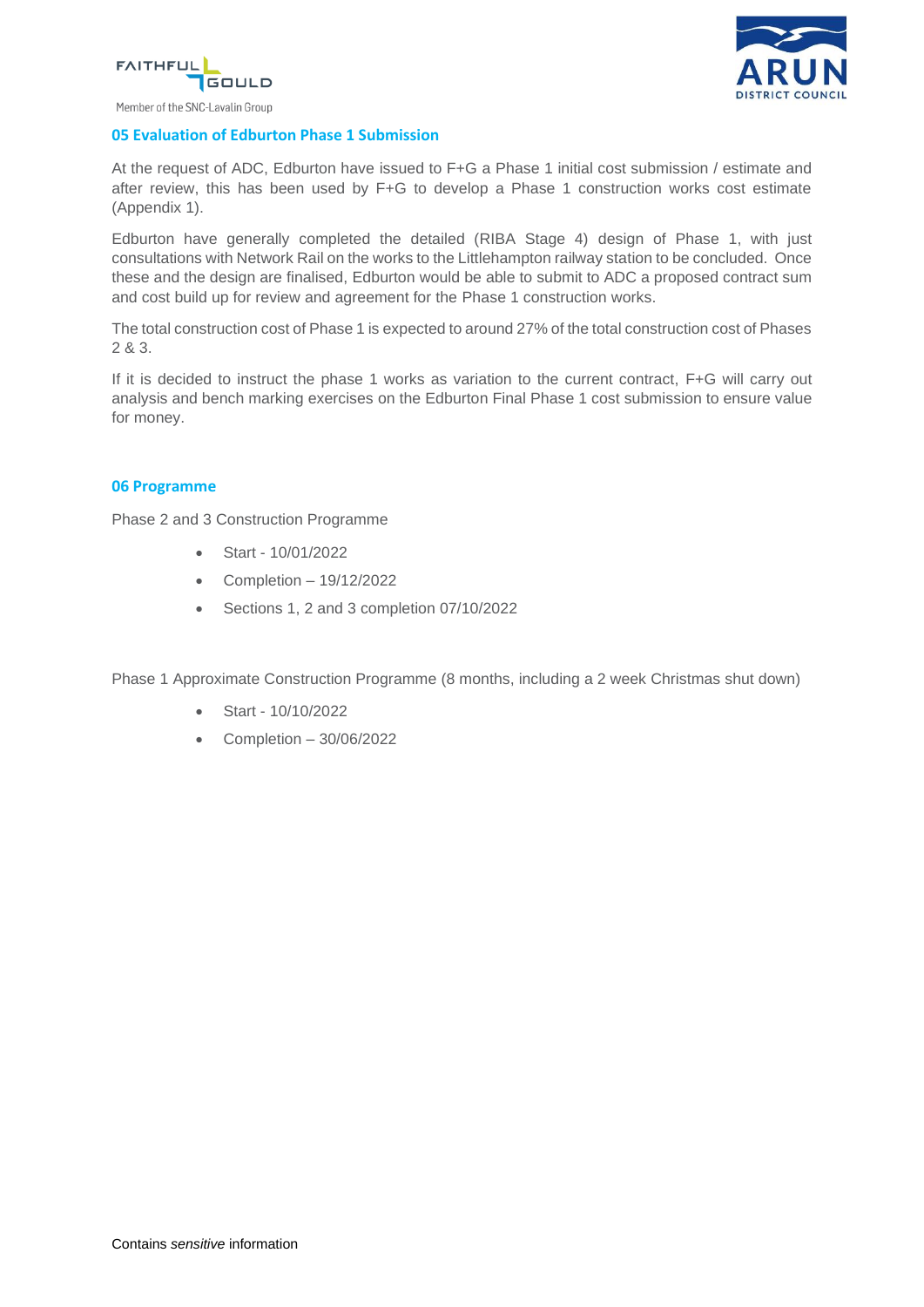



# **Appendix 1 Phase 1 Cost estimate**

Contains *sensitive* information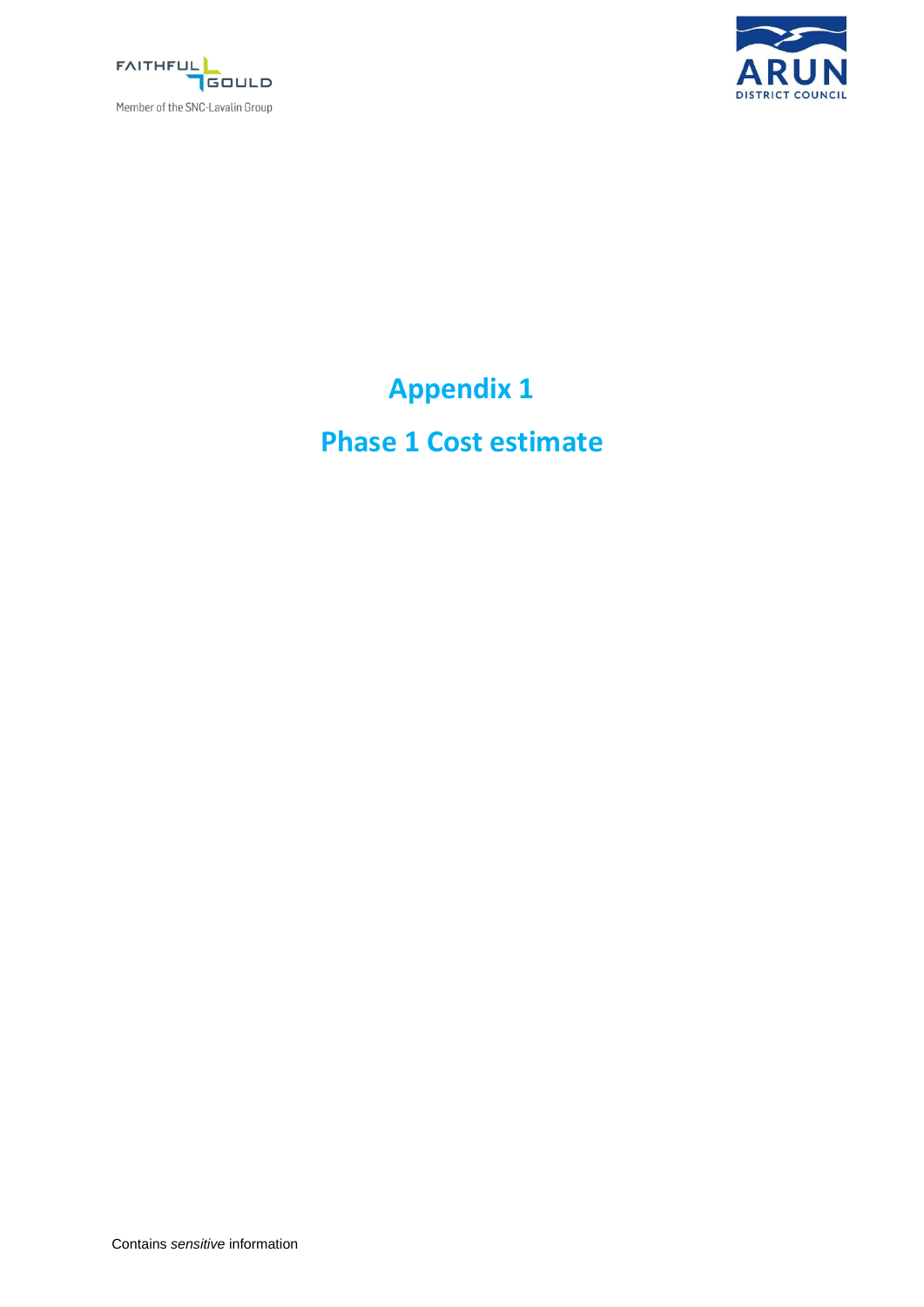#### **Littlehampton Town Centre Improvements - Terminus Road Scheme Budget Estimate**

|                                                | sonomo Baagot Eotmate                                                                                                          |                                  |                 |                                |                            |                                                                   |  |  |  |  |  |
|------------------------------------------------|--------------------------------------------------------------------------------------------------------------------------------|----------------------------------|-----------------|--------------------------------|----------------------------|-------------------------------------------------------------------|--|--|--|--|--|
| <b>NB: ALL RATES ARE INCLUSIVE OF OH&amp;P</b> |                                                                                                                                |                                  |                 |                                |                            |                                                                   |  |  |  |  |  |
| Item                                           | 200 Series - Site Clearance                                                                                                    | <b>Quantity</b>                  | Unit            | Rate                           | <b>Amount</b>              | <b>F+G Comments &amp; Notes</b>                                   |  |  |  |  |  |
| 200/01                                         | <b>Site Clearance General</b>                                                                                                  | 3100                             | m2              | £1.00                          | 3,100.00                   |                                                                   |  |  |  |  |  |
| 200/02                                         | Take up or down and Remove to Contractors tip off site precast<br>concrete kerbs (Any Type) including all concrete bedding and | 400                              | m2              | £12.00                         | 4,800.00                   |                                                                   |  |  |  |  |  |
| 200/03                                         | Take up or down and Remove to Contractors tip existing surfaces                                                                | 1300                             | $\mathsf{r}$    | £6.00                          | 7,800.00                   |                                                                   |  |  |  |  |  |
| 200/04                                         | Take up or down and Remove existing street furniture                                                                           | $1\,$                            | item            | £5,000.00                      | 5,000.00                   |                                                                   |  |  |  |  |  |
|                                                |                                                                                                                                | £<br>20,700.00                   |                 |                                |                            |                                                                   |  |  |  |  |  |
| Item                                           | 300 Series - Street Furniture                                                                                                  | <b>Amount</b>                    |                 |                                |                            |                                                                   |  |  |  |  |  |
| 300/01                                         | <b>Cycle Stands</b>                                                                                                            | Quantity<br>15                   | Unit<br>nc      | Rate<br>£500.00                | 7,500.00                   | Rates updated as per Ed Burtons latest submission                 |  |  |  |  |  |
| 300/02                                         | <b>Bins</b>                                                                                                                    | $\sqrt{4}$                       | no              | 3425.41                        |                            | 13,701.64 Rates updated as per Ed Burtons latest submission       |  |  |  |  |  |
| 300/03                                         | <b>Benches</b>                                                                                                                 | $\overline{\mathbf{3}}$          | nc              | £4,000.00                      |                            | 12,000.00 Rates updated as per Ed Burtons latest submission       |  |  |  |  |  |
| 300/04                                         | Wayfinding                                                                                                                     | $\mathbf 1$                      | Item            | £4,000.00                      |                            | 4,000.00 Rates updated as per Ed Burtons latest submission        |  |  |  |  |  |
|                                                |                                                                                                                                | 300 Series Value<br>37,201.64    |                 |                                |                            |                                                                   |  |  |  |  |  |
| Item                                           | <b>500 Series - Drainage</b>                                                                                                   | Quantity                         | Unit            | Rate                           | <b>Amount</b>              |                                                                   |  |  |  |  |  |
| 500/01                                         | <b>Allowance for Drainage</b>                                                                                                  | $\mathbf 1$                      | Item            | £20,000.00                     | 20,000.00                  |                                                                   |  |  |  |  |  |
|                                                |                                                                                                                                |                                  |                 | 500 Series Value £             | 20,000.00                  |                                                                   |  |  |  |  |  |
| Item                                           | 700 Series - Carriageway Works                                                                                                 | <b>Quantity</b>                  | Unit            | Rate                           | <b>Amount</b>              |                                                                   |  |  |  |  |  |
| 700/01                                         | Paving / Surface Type 03; Dark grey asphalt, based upon 60mm                                                                   | 1650                             | m <sub>3</sub>  | £40.00                         |                            | 66,000.00 Rates updated as per Ed Burtons latest submission       |  |  |  |  |  |
| 700/02                                         | binder and 50mm surface<br>Paving / Surface Type 03; Buff asphalt, based upon 60mm binder                                      | 90                               | m2              | £100.00                        |                            | 9,000.00 Rates updated as per Ed Burtons latest submission        |  |  |  |  |  |
|                                                | and 50mm surface courses                                                                                                       |                                  |                 |                                |                            |                                                                   |  |  |  |  |  |
|                                                |                                                                                                                                |                                  |                 | 700 Series Value £             | 75,000.00                  |                                                                   |  |  |  |  |  |
| Item                                           | 1100 Series - Footways and Paved Areas (Including                                                                              | Quantity                         | Unit            | Rate                           | <b>Amount</b>              |                                                                   |  |  |  |  |  |
| 1100/01                                        | Footway comprising of 80mm Kellen Mix 2A on flexibale base                                                                     | 1100                             | m <sub>2</sub>  | 189.45                         |                            | 208,395.00 Rates updated as per Ed Burtons latest submission      |  |  |  |  |  |
| 1100/02                                        | Footway comprising of 80mm Kellen Mix 2A on flexibale base (X                                                                  | 150                              | m <sub>2</sub>  | 296.61                         |                            | 44,491.50 Rates updated as per Ed Burtons latest submission       |  |  |  |  |  |
| 1100/03                                        | overs)                                                                                                                         | 40                               |                 | 192.42                         |                            |                                                                   |  |  |  |  |  |
|                                                | Footway comprising tactile paving                                                                                              |                                  | m2              |                                |                            | 7,696.80 Rates updated as per Ed Burtons latest submission        |  |  |  |  |  |
| 1100/04                                        | Precast concrete Conservation Kerb                                                                                             | 400                              | m               | 100.22                         | 40,088.00                  | Rates updated as per Ed Burtons latest submission                 |  |  |  |  |  |
| 1100/05                                        | <b>Precast concrete Conservation Channel</b>                                                                                   | 30                               | m               | £80.00                         | 2,400.00                   |                                                                   |  |  |  |  |  |
|                                                |                                                                                                                                |                                  |                 | 1100 Series Value              | 303,071.30                 |                                                                   |  |  |  |  |  |
| Item                                           | 1200 Series - Road Signs and Markings                                                                                          | Quantity                         | Unit            | Rate                           | <b>Amount</b>              |                                                                   |  |  |  |  |  |
| 1200/01                                        | <b>Provisional Sum for Road Markings</b>                                                                                       | $\mathbf 1$                      | sum             | 5000                           |                            | 5,000.00 Rates updated as per Ed Burtons latest submission        |  |  |  |  |  |
| 1200/02                                        | <b>Provisional Sum for Traffic Signs</b>                                                                                       | $\,$ 1                           | sum             | 10000                          | 10,000.00                  | Rates updated as per Ed Burtons latest submission                 |  |  |  |  |  |
|                                                |                                                                                                                                |                                  |                 | 1200 Series Value<br>15,000.00 |                            |                                                                   |  |  |  |  |  |
|                                                |                                                                                                                                |                                  |                 |                                |                            |                                                                   |  |  |  |  |  |
|                                                | Item   1300 Series - Street Lighting and CCTV                                                                                  | Quantity                         | Unit            | Rate                           | <b>Amount</b>              |                                                                   |  |  |  |  |  |
| 1300/01                                        | <b>New Lighting Columns</b>                                                                                                    | 8                                | no              | £3,000.00                      | 24,000.00                  |                                                                   |  |  |  |  |  |
|                                                |                                                                                                                                |                                  |                 | 1300 Series Value £            | 24,000.00                  |                                                                   |  |  |  |  |  |
| Item                                           | <b>1400 Series - Electrical Works</b>                                                                                          | <b>Quantity</b>                  | Unit            | Rate                           | <b>Amount</b>              |                                                                   |  |  |  |  |  |
| 1400/01                                        | Sum for Elecrtrical works and Connections                                                                                      | $\mathbf{1}$                     | Item            | £10,000.00                     | 10,000.00                  |                                                                   |  |  |  |  |  |
|                                                |                                                                                                                                |                                  |                 | 1400 Series Value              | 10,000.00                  |                                                                   |  |  |  |  |  |
|                                                |                                                                                                                                |                                  |                 |                                |                            |                                                                   |  |  |  |  |  |
| Item                                           | 3000 Series - Soft Landscaping                                                                                                 | <b>Quantity</b>                  | Unit            | Rate                           | <b>Amount</b>              |                                                                   |  |  |  |  |  |
| 3000/01                                        | <b>Trees and pits</b>                                                                                                          | $\sqrt{4}$                       | no              | 3500<br>3000 Series Total £    | 14,000.00                  | Rates updated as per Ed Burtons latest submission                 |  |  |  |  |  |
|                                                |                                                                                                                                |                                  | 14,000.00       |                                |                            |                                                                   |  |  |  |  |  |
|                                                |                                                                                                                                | <b>Construction Sub Total #1</b> | £<br>518,972.94 |                                |                            |                                                                   |  |  |  |  |  |
|                                                |                                                                                                                                | Unmeasured Items @ 5%            | £<br>25,948.65  |                                |                            |                                                                   |  |  |  |  |  |
|                                                |                                                                                                                                | <b>Construction Sub Total #2</b> |                 |                                | £<br>544,921.59            |                                                                   |  |  |  |  |  |
| Item<br>100/01                                 | 100 Series - Preliminaries<br>Site Management                                                                                  | <b>Quantity</b><br>$\mathbf 1$   | Unit<br>$\%$    | Rate<br>15.00%                 | <b>Amount</b><br>81,738.24 |                                                                   |  |  |  |  |  |
| 100/02                                         | Site Accommodation and Welfare including establish maintain and                                                                | $\mathbf 1$                      | Item            | 70,898.43                      | 70,898.43                  |                                                                   |  |  |  |  |  |
| 100/03                                         | demobilise<br><b>Traffic and Pedestrian Management</b>                                                                         | $\mathbf 1$                      | $\%$            | 1.00%                          | 5,449.22                   |                                                                   |  |  |  |  |  |
| 100/04                                         | <b>Traffic Diversions</b>                                                                                                      | $\,$ 1                           | $\%$            | 3.00%                          | 16,347.65                  | Have increased from 1% to 3% as may be more Traffic Diversions in |  |  |  |  |  |
| 100/05                                         | <b>Site Hoardings and Fencing</b>                                                                                              | $\overline{1}$                   | $\%$            | 1.00%                          | 5,449.22                   | this phase of the works                                           |  |  |  |  |  |
|                                                |                                                                                                                                |                                  |                 |                                |                            |                                                                   |  |  |  |  |  |
|                                                |                                                                                                                                |                                  |                 | 100 Series Value £             | 179,882.75                 |                                                                   |  |  |  |  |  |
|                                                |                                                                                                                                |                                  |                 |                                |                            |                                                                   |  |  |  |  |  |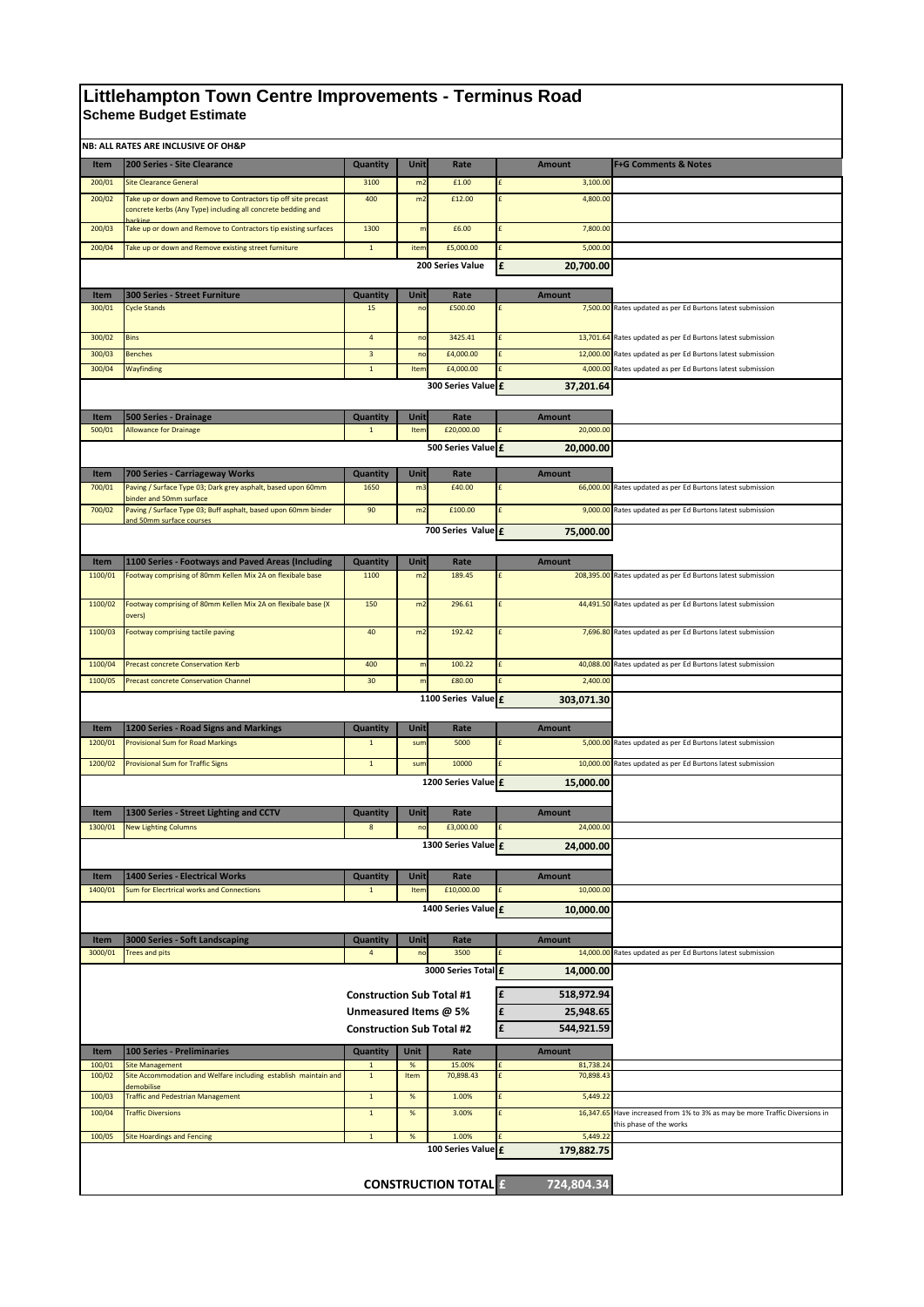|               | Littlehampton Town Centre Improvements - Terminus Road<br><b>Scheme Budget Estimate</b> |   |               |  |
|---------------|-----------------------------------------------------------------------------------------|---|---------------|--|
|               |                                                                                         |   |               |  |
| Item          | <b>Other Project Costs - Scheme Related</b>                                             |   | <b>Amount</b> |  |
| <b>OPC/01</b> | <b>Allowance Service Diversion E</b>                                                    |   | 25,000.00     |  |
| <b>OPC/02</b> | SSE Lighting approvals / supervision £                                                  |   | 2,000.00      |  |
| <b>OPC/03</b> | Pre commencement Trail Hole Investigations £                                            |   | 2,500.00      |  |
| <b>OPC/04</b> | Addition Site Surveys Required E                                                        |   | 10,000.00     |  |
| <b>OPC/05</b> | Legal Agreements With Network Rail £                                                    |   | 100,000.00    |  |
| <b>OPC/06</b> | Drainage Repair                                                                         |   | 3,500.00      |  |
|               | Other Project Costs Sub Total                                                           |   | 143,000.00    |  |
| Item          | <b>Professional Fees</b>                                                                |   | <b>Amount</b> |  |
| <b>FEE/01</b> | <b>Preliminary and Detailed Design</b>                                                  |   | 35,000.00     |  |
| <b>FEE/02</b> | Construction Supervision and PM £                                                       |   | 65,000.00     |  |
| <b>FEE/03</b> | ADC Internal PM Fees during Construction £                                              |   | 50,000.00     |  |
| <b>FEE/04</b> | WSCC Highway s38/278 Fees                                                               |   | 30,000.00     |  |
| <b>FEE/05</b> | <b>TRO Fees</b>                                                                         |   | 5,000.00      |  |
|               | Professional Fees Sub Total £                                                           |   | 185,000.00    |  |
|               |                                                                                         |   |               |  |
|               | OTH <sub>E</sub>                                                                        |   | 328,000.00    |  |
|               | <b>SCHEME COST ESTIMATEE</b>                                                            |   | 1,052,804.34  |  |
|               |                                                                                         |   |               |  |
|               | INFLATION ALLOWANCE @ 4.0% (assumed Q4 2022)                                            | £ | 42,112.17     |  |
|               |                                                                                         |   |               |  |
|               | RISK ALLOWANCE @ 5%                                                                     | £ | 52,640.22     |  |
|               |                                                                                         |   |               |  |
|               | OPTIMISM BIAS @ 5%                                                                      | £ | 52,640.22     |  |
|               |                                                                                         |   |               |  |
|               | ADDIT CONTINGENCY @ 5%                                                                  | £ | 52,640.22     |  |
|               |                                                                                         |   |               |  |
|               | <b>GRAND TOTAL</b>                                                                      | £ | 1,252,837.16  |  |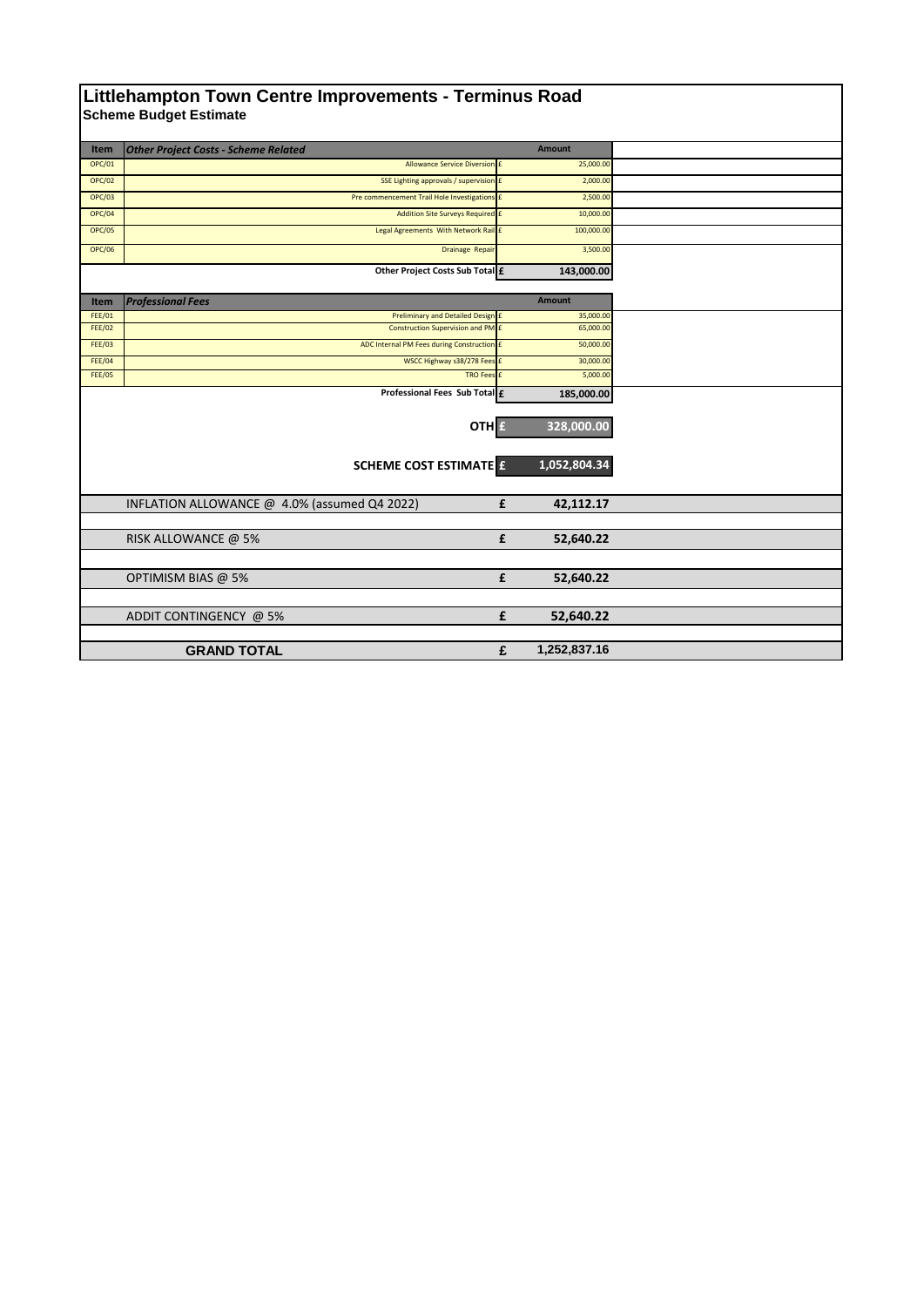



**Appendix 2**

## **Cash Flow Forecast**

Contains *sensitive* information